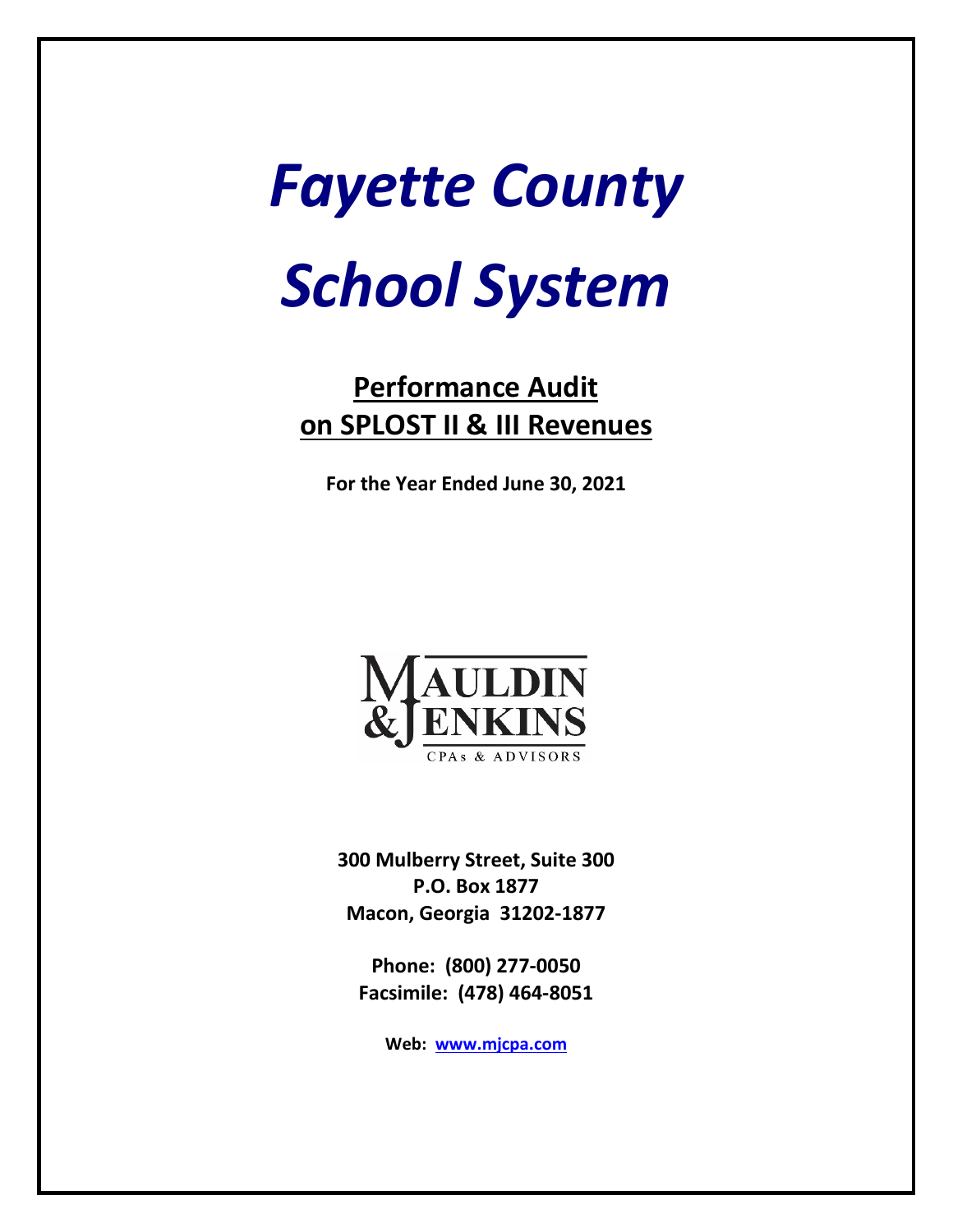

# **Table of Contents**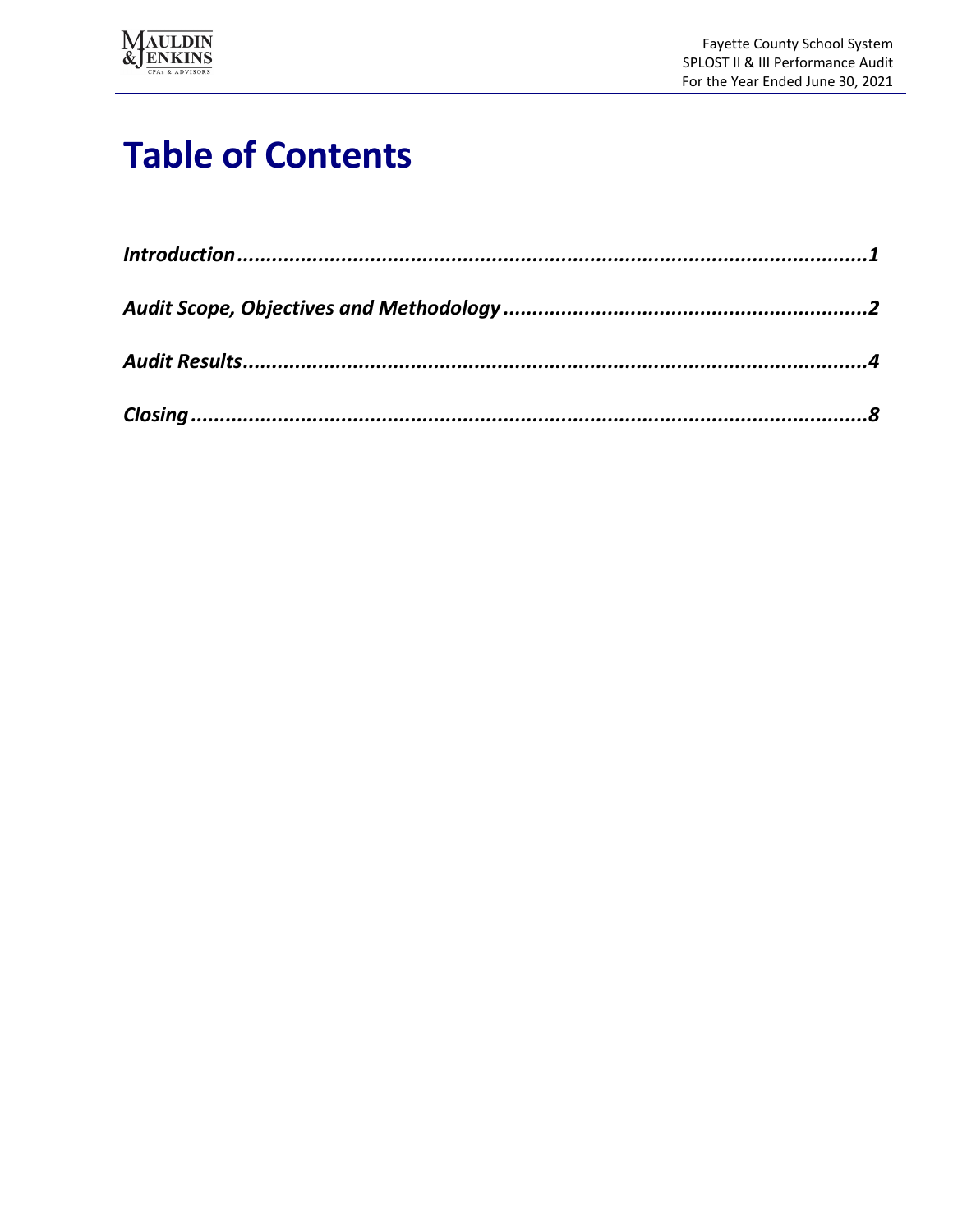

# **Introduction**

To the Members of the Board of Education Fayette County School System Fayetteville, Georgia

Georgia Code Section 20-2-491 requires public school systems to obtain continuing performance audits for expenditure of sales tax for capital outlays if the tax generates \$5 million or more annually. The independent performance audit shall:

- 1. Include a goal of ensuring, to the maximum extent possible, that the tax funds are expended efficiently and economically so as to ensure that the school system receives maximum benefit from the dollars collected.
- 2. Provide for issuance of periodic reports, not less than once annually, with respect to the extent to which tax funds are expended efficiently and economically as described in item 1 above.
- 3. Provide for issuance of periodic public recommendations, not less than annually for improvements in meeting the goal specified in item 1 above.

Special Purpose Local Option Sales Tax ("SPLOST") is a referendum voted and approved by Fayette County voters in which 1% is added to the local sales tax for the purpose of funding building and renovation, including technology, projects for the Fayette County School System (the "School System") that would otherwise require financing through increasing residents' property taxes. SPLOST funds are also available for retiring general obligation bonded debt incurred with respect only to capital outlay projects.

The School System works under the direction of the Fayette County Board of Education (the "School Board") and its superintendent, and the projects selected for SPLOST funding are chosen by the School Board. The SPLOST II funds are used specifically for: (i) paying a portion of the principal and interest due on School District Series 2005, 2007 and 2009, the maximum amount of total debt service to be paid shall not exceed \$10,000,000; (ii) adding to, renovating, repairing, improving, and equipping existing school buildings and school facilities, including but not limited to, paving, drainage systems, fencing, playground equipment, flooring, painting, HVAC, electrical wiring, lighting, plumbing, suspended ceiling systems, roofing and physical education/athlete facilities; (iii) acquiring miscellaneous new equipment, fixtures and furnishings for the School System, including technology equipment and software, safety and security equipment; (iv) acquiring textbooks and instructional equipment, including but not limited to computing devices, audio/visual equipment, interactive classroom equipment; (v) acquiring school buses and transportation and maintenance equipment; and (vi) paying expenses incident thereto, the maximum amount of sales and use tax proceeds to be spent on projects (i) through (vi) shall not exceed \$107,000,000.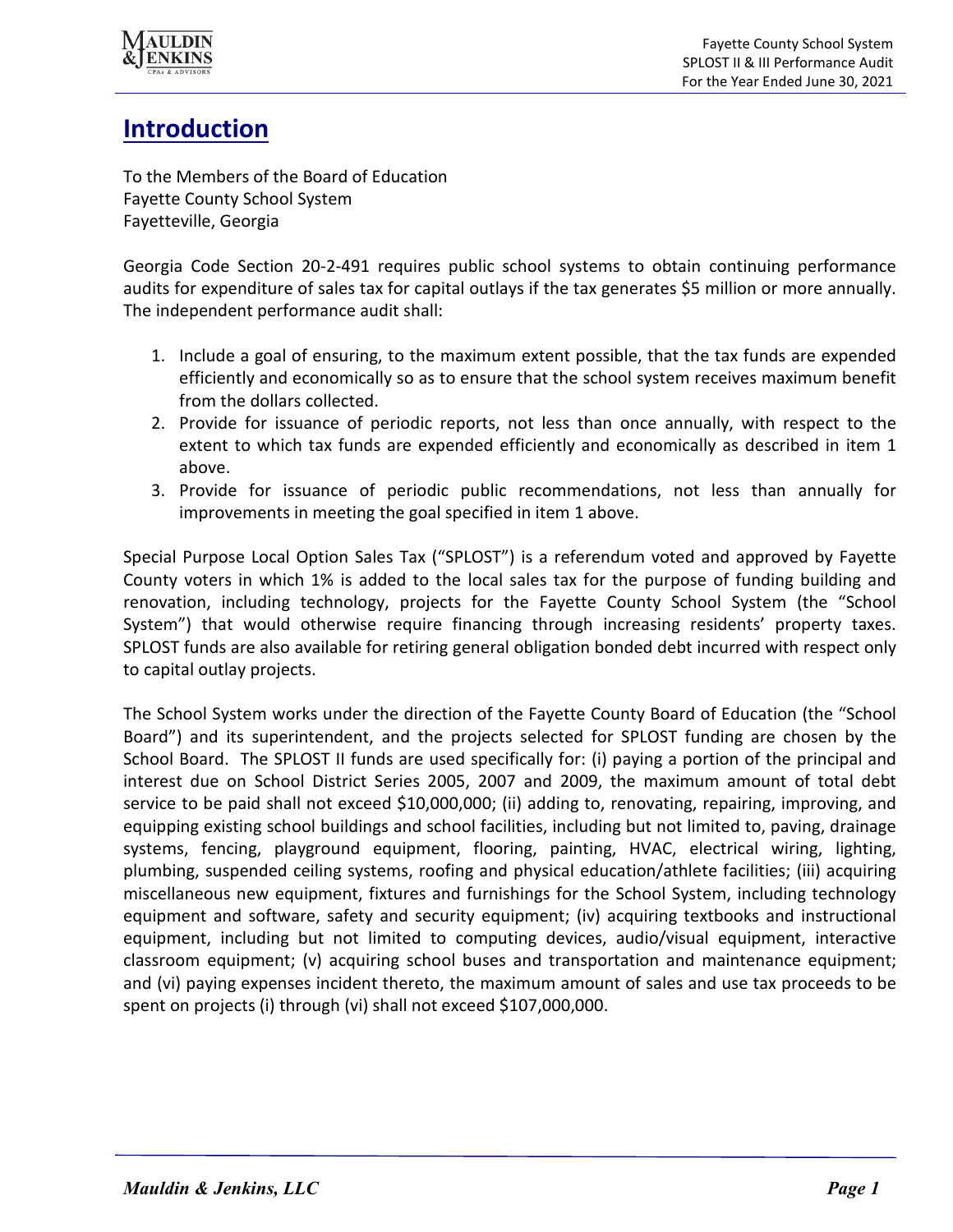

The SPLOST III funds are to be used specifically for the purpose of: (i) adding to, renovating, repairing, improving, and equipping existing school buildings and School System facilities, including but not limited to, paving, drainage systems, fencing, playground equipment, flooring, painting, HVAC, electrical wiring, lighting, plumbing, suspended ceiling systems, roofing, and physical education/athletic facilities; (ii) acquiring miscellaneous new equipment, fixtures and furnishings for the School System, including technology equipment and software, safety and security equipment; (iii) acquiring textbooks and instructional materials, including digital content and curriculum software, and instructional equipment, including but not limited to computing devices, audio/visual equipment, interactive classroom equipment; (iv) acquiring, constructing, and equipping new school buildings and School System facilities; (v) paying a portion of the principal and interest due on the Fayette County School System General Obligation Refunding Bond, Series 2013, the maximum amount of total debt service to be paid shall not exceed \$10,000,000; (vi) acquiring school buses and transportation and maintenance equipment; and (vii) paying expenses incident thereto, the maximum amount of sales and use tax proceeds to be spent on projects (i) through (vii) shall not exceed \$145,000,000.

## **Audit Scope, Objectives and Methodology**

#### **Audit Scope**

Mauldin & Jenkins was engaged to conduct a performance audit of the SPLOST II and III program. The audit focused on the School System's compliance with state and local laws, mandates, and the receipt and expenditure of sales tax proceeds for allowable SPLOST educational purposes.

The audit covers the period from July 1, 2020 to June 30, 2021. From a listing of all disbursements made during the specified time frame, we selected 60 disbursements to test, totaling \$5,427,436.

#### **Audit Objectives**

The overall objective of the performance audit was to evaluate whether the tax funds are expended efficiently and economically so that the School System is receiving maximum benefit from the dollars collected. The specific audit objectives were:

- $\triangleright$  To determine whether the schedule of projects adheres to the approved resolutions adopted by the School Board,
- $\triangleright$  To determine that the reporting effectiveness between management of the School System and the School Board communicates the status of SPLOST projects to ensure that legislative, regulatory, and organizational goals and objectives are achieved,
- $\triangleright$  To determine the reliability of the monitoring function to verify that actual project expenditures are not exceeding budgeted amounts,
- $\triangleright$  To determine whether there is an effective means of monitoring program performance within a projected timeline, to evaluate the validity of expenditures, and to evaluate the timely completion of each project,
- $\triangleright$  To determine the reliability, validity or relevance of financial analyses to verify that cash flows conform to forecasted projections by project and priority, and that intended economic results are accomplished,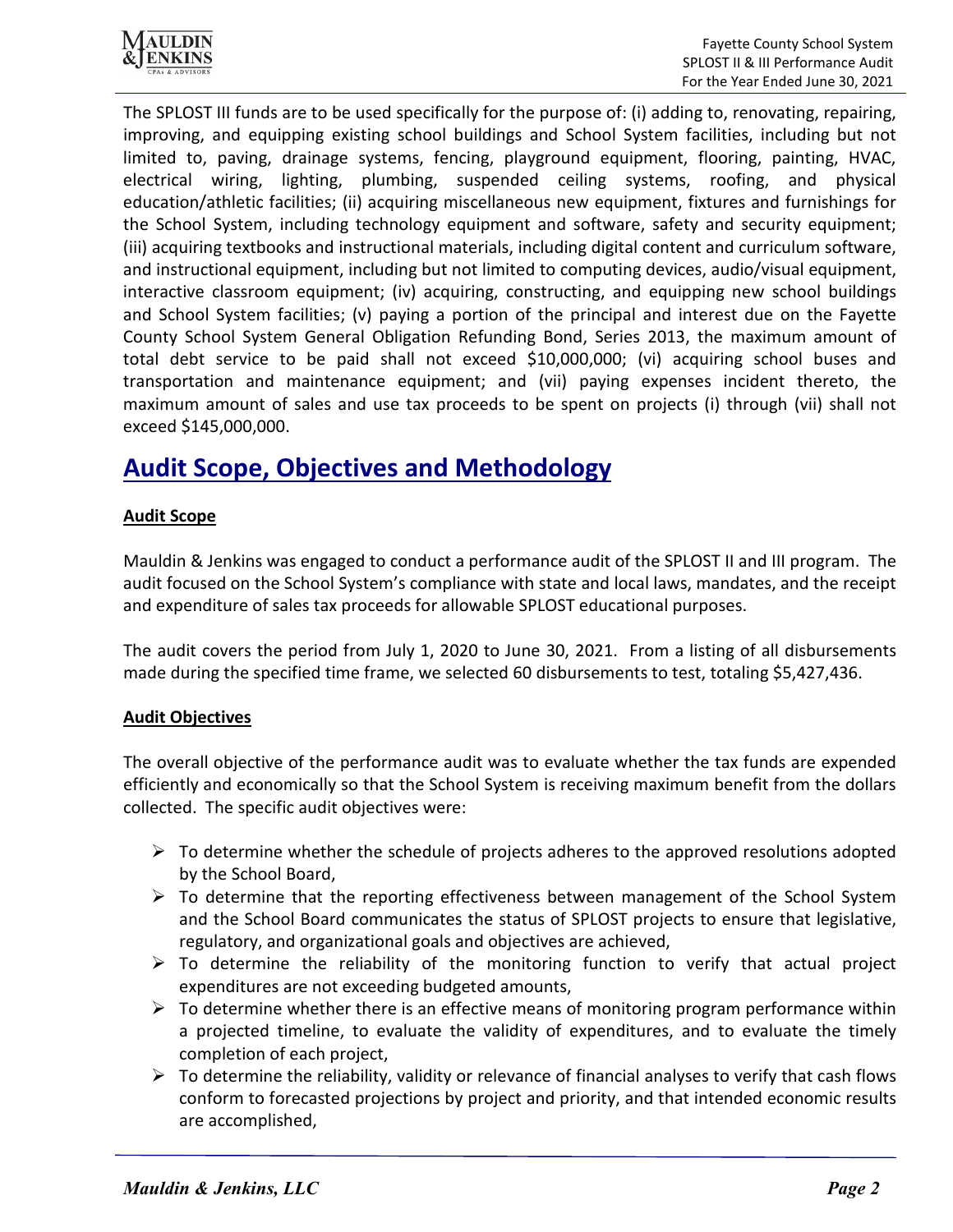

- $\triangleright$  To determine whether effective procedures exist to verify that design and implementation of SPLOST projects adhere to applicable quality control standards,
- $\triangleright$  To determine the effectiveness of financial controls in place to ensure that the receipt and expenditure of tax revenue funds are in compliance with applicable laws and regulations, and
- $\triangleright$  To determine whether management of the School System is following School Board approved procurement policies and procedures.

#### **Audit Methodology**

We conducted this performance audit in accordance with generally accepted government auditing standards. Those standards require that we plan and perform the audit to obtain sufficient appropriate evidence to provide a reasonable basis for our findings and conclusions based on our audit objectives.

We believe that the evidence obtained provides a reasonable basis for our findings and conclusions based on our audit objectives.

To ensure that the SPLOST performance audit is adequately planned, performed and supervised, we performed the following steps:

#### *Planning*

Prior to the conduct of the audit, we determined mutual expectations in performing the engagement and meeting time lines. We discussed policies and procedures, methodologies, and other relevant aspects of the School System's SPLOST program with relevant staff. We requested various schedules from the School System's staff and discussed with them the date the fieldwork was expected to begin.

#### *Preliminary Analytical Review*

The preliminary analytical review provided direction to our audit approach. In this analysis, we developed expectations related to projects, program documentation, key personnel, program organization, and account balances and relationships among those account balances. During the audit, tests were designed to confirm the expectations developed during our preliminary analytical review. We also performed a preliminary analytical review to analyze the laws governing SPLOST funds and to identify in advance the critical audit risk areas.

#### *Risk Assessment*

Our audit approach is risk-based, whereby we assess risks for each identified objective. These assessments include an assessment of inherent and control risks to determine a combined risk assessment. Depending on the combined risk assessment, we performed substantive or analytical procedures, or a combination of both, to test the related objectives. These assessments were made during the planning process and throughout the engagement.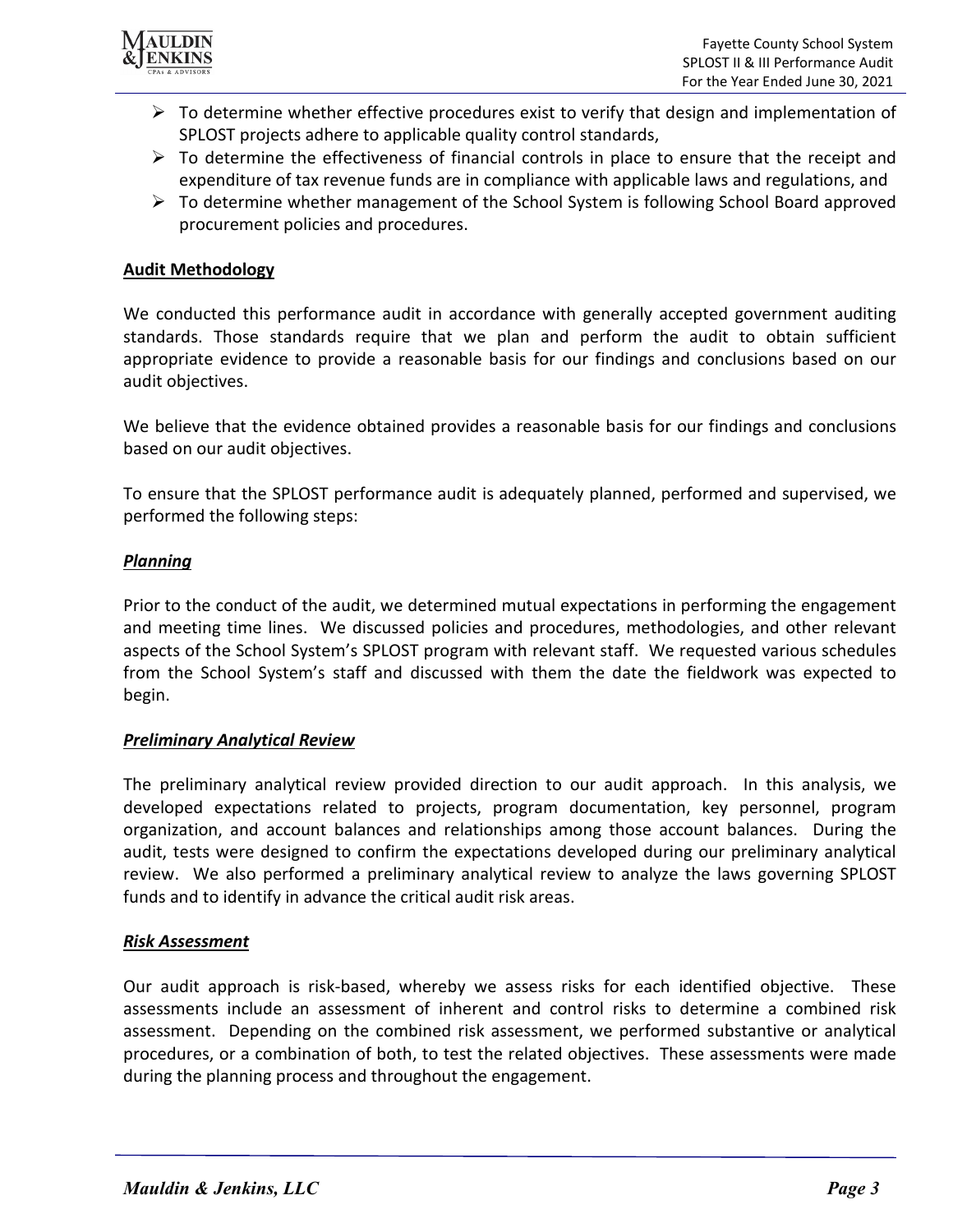

#### *Understanding the Control Environment and Testing Key Controls*

We examined the School System's internal controls related to the SPLOST program, focusing on formulating comments and suggestions for improving operations. We used a discussion memorandum format to document the relevant accounting cycles and processes from start to finish. We also completed questionnaires to further document an understanding of the School System's internal controls. Utilizing our understanding of the control environment, we tested certain internal controls to provide further support for the audit.

#### *Preparation of a Tailored Audit Program*

Based upon preliminary analytical review, control documentation and testing, audit programs were designed in order for conclusions to be reached for each audit objective.

#### *Reporting*

At the conclusion of the performance audit, we prepared a preliminary report of findings and a written analysis of proposed recommendations in draft form. This preliminary report and analysis was presented to the School System's representatives. After obtaining and incorporating management comments in our report and upon completion of the presentation and review of the report and analysis by the School System's representatives, we provided a public report of the results of the annual performance audit.

### **Audit Results**

Based on the results of our audit, we conclude that the School System's SPLOST II and III program is operating in compliance with all applicable laws and regulations, the referendums approved by the Fayette County's (the "County") citizens and industry best practices. The following are the specific results of our audit:

*Objective #1:* To determine whether the schedule of projects adheres to the approved resolution adopted by the School Board.

*Procedures:* Mauldin & Jenkins obtained a copy of the SPLOST II and III Resolutions as approved by the School Board and the voters of the County. Mauldin & Jenkins also noted that a SPLOST committee was formed in efforts to get the public, teacher and parent involvement in prioritizing SPLOST purchases. We reviewed minutes from the Education Special purpose Local Option Sales Tax ("ESPLOST") committee meeting held in May of 2012 for SPLOST II and in November 2017 for SPLOST III. Per discussions with management, the role of the ESPLOST committee was to help with the preparation of a list of needed projects for the SPLOST Resolution. The ESPLOST Committee did not have a recurring role in the monitoring of ongoing projects and expenditures. We then conducted a disbursement test for disbursements made during the audit period to ensure that the projects for which expenditures were incurred were included in the approved resolution. Mauldin & Jenkins elected to test 60 expenditures cumulatively from the SPLOST II and SPLOST III funds.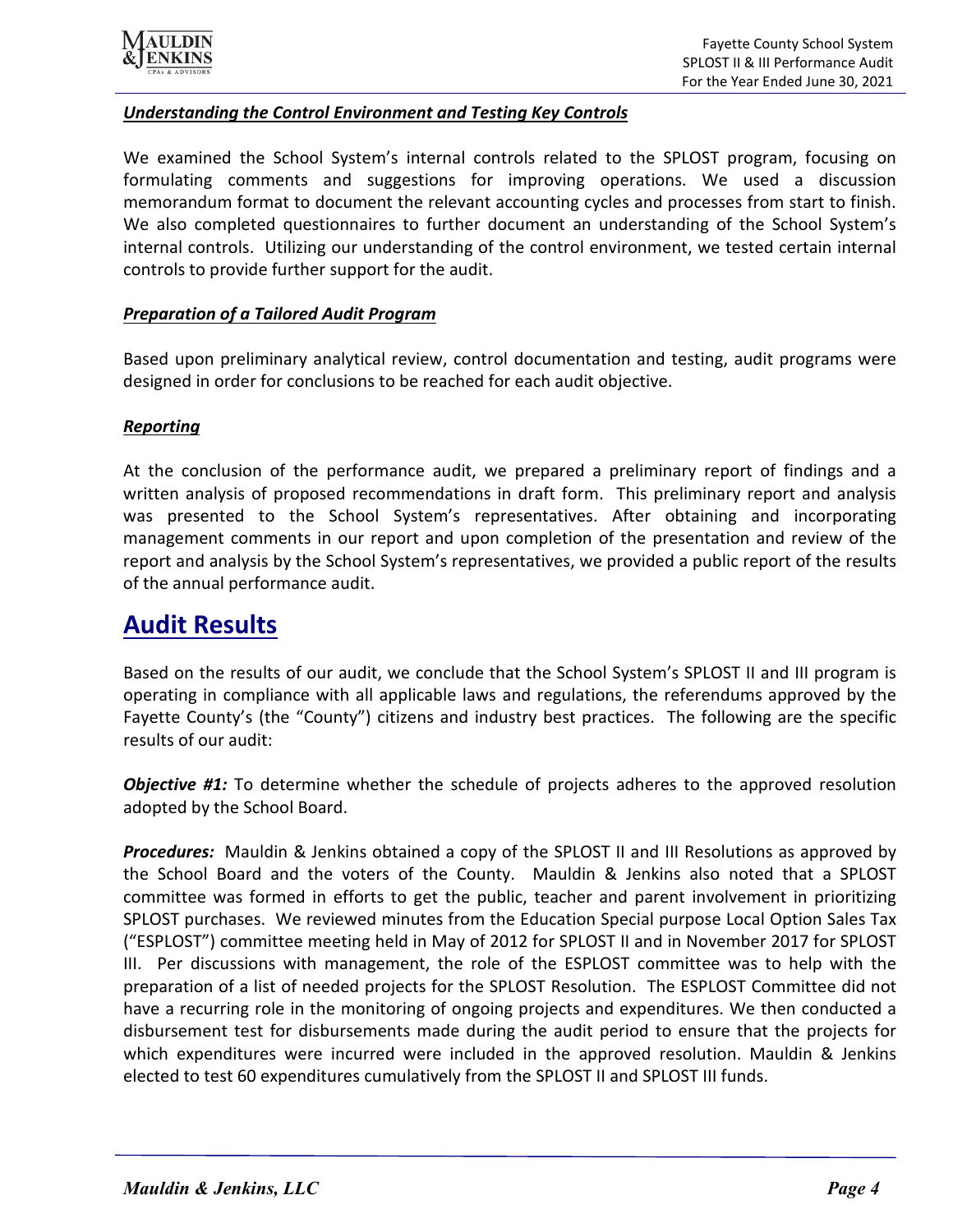

*Results:* Based on the results of our disbursement test, all of the expenditures tested were related to projects approved in the SPLOST resolution.

*Objective #2:* To determine that the reporting effectiveness between management of the School System and the School Board communicates the status of SPLOST projects to ensure that legislative, regulatory and organizational goals, and objectives are achieved.

*Procedures:* Mauldin & Jenkins discussed the policies and procedures for communication with the School Board with the Coordinator of Audits. Per this discussion, the Chief Financial Officer discusses the status of SPLOST projects at each School Board meeting. The Chief Financial Officer's roles include oversight, monitoring and reporting to the School Board. He maintains an excel spreadsheet of receipts based on the Department of Revenue website posting of monthly distributions and amounts spent by category (technology, textbooks, etc.). The Chief Financial Officer makes monthly updates to the spreadsheet and prepares more detailed reporting to the School Board. Additionally, School Board members contact the Coordinator of Audits and/or the Chief Financial Officer periodically throughout the month to inquire as to the status of the various projects. Mauldin & Jenkins reviewed copies of the agendas for the School Board meetings during FY 2021, and noted that most all included a section for "SPLOST Update". Additionally, Mauldin & Jenkins noted details of the Chief Financial Officer's SPLOST Update are documented in the minutes.

*Results:* Based on the results of the inquiries made and review of agendas and minutes of the School Board meetings, management of the School System has an effective method in place to communicate with the School Board in regard to the financial and construction status of each project to ensure that legislative, regulatory and organizational goals and objectives are achieved.

*Objective #3:* To determine the reliability of the monitoring function to verify that actual project expenditures are not exceeding budgeted amounts.

*Procedures:* Mauldin & Jenkins discussed the monitoring of expenditures versus budget with the Coordinator of Audits. Per this discussion, the Chief Financial Officer maintains a spreadsheet as a management tool for cash flow. He enters information on receipts based on the Department of Revenue website posting of monthly distributions. He also obtains the monthly file of SPLOST disbursements and logs the amount spent by category and provides this information to the School Board each month. He also reviews and approves all invoices before payments are made. Mauldin & Jenkins reviewed the Chief Financial Officer's cash flow spreadsheet, minutes from the School Board meetings noting inclusion of SPLOST updates and invoices, noting Chief Financial Officer's approval.

*Results:* Based on the results of inquiries made, review of School Board minutes and review of disbursements as part of our disbursement test, an adequate process is in place to monitor expenditures to ensure that actual project expenditures do not exceed budgeted amounts.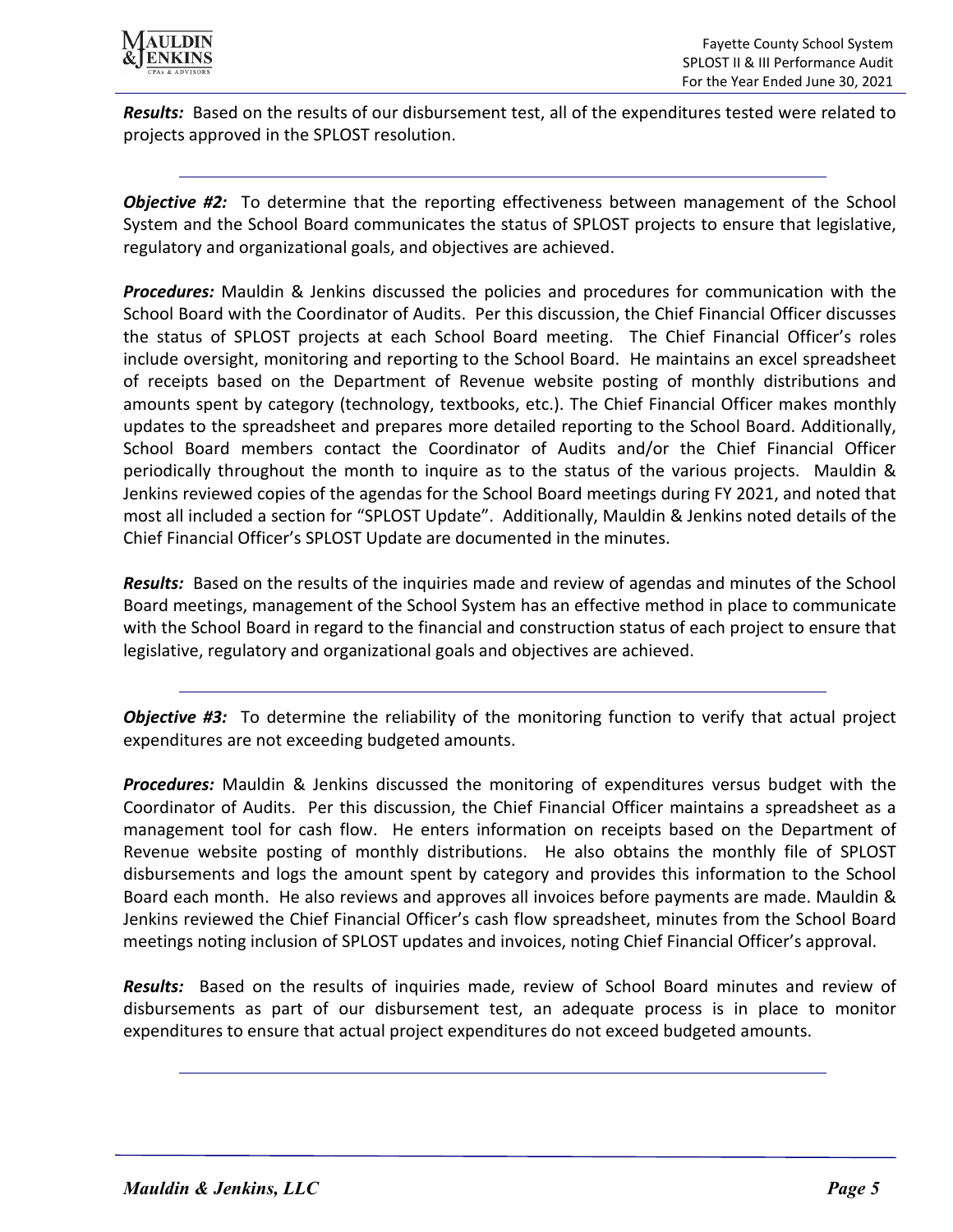

*Objective #4:* To determine whether there is an effective means of monitoring program performance within a projected timeline, to evaluate the validity of expenditures, and to evaluate the timely completion of each project.

*Procedures:* Mauldin & Jenkins discussed the monitoring of projects with the Coordinator of Audits. Per this discussion, the Facilities Director and the Technology Services Director monitor projects as applicable to ensure work is being completed in a timely manner and as specified. Additionally, Mauldin & Jenkins conducted a disbursement test to ensure that the School Board has policies and procedures in place to ensure that expenditures are properly approved by an individual who reviews the work to ensure that invoices submitted are valid in regard to work completed.

*Results:* Based on the results of inquiries made and review of School Board minutes, the School System has an effective program in place to monitor program performance and to ensure the timely completion of each project within the projected timeline. Additionally, the School System has policies and procedures in place to ensure that expenditures incurred and paid are valid expenditures of the SPLOST projects.

*Objective #5:* To determine the reliability, validity or relevance of financial analyses to verify that cash flows conform to forecasted projections by project and priority, and that intended economic results are accomplished.

*Procedures:* In order to determine the reliability, validity, and relevance of financial analyses prepared by various staff involved in the SPLOST II and III program, Mauldin & Jenkins inquired as to the procedures performed in regard to the financial analyses. Per discussions with the Coordinator of Audits, the Chief Financial Officer maintains a spreadsheet as a management tool for cash flow. He enters information on receipts based on the Department of Revenue website posting of monthly distributions. He also obtains the monthly file of SPLOST disbursements and logs the amount spent by category, and also includes a section in the minutes for purchase commitments so each month the School Board is made aware of budgeted amounts for each project, SPLOST receipts and expenditures for each project. He also reviews and approves all invoices before payments are made. Mauldin & Jenkins reviewed the Chief Financial Officer's cash flow spreadsheet and minutes from the School Board meetings noting inclusion of SPLOST updates and invoices, noting the Chief Financial Officer's approval.

*Results:* Based on the results of inquiries made, review of School Board agendas and minutes, and review of cash flow analyses, there is an adequate process in place to monitor cash flows to ensure that financial analyses used for verifying that cash flows conform to forecasted projections by project and priority are reliable, valid and relevant, and that the intended economic results are accomplished.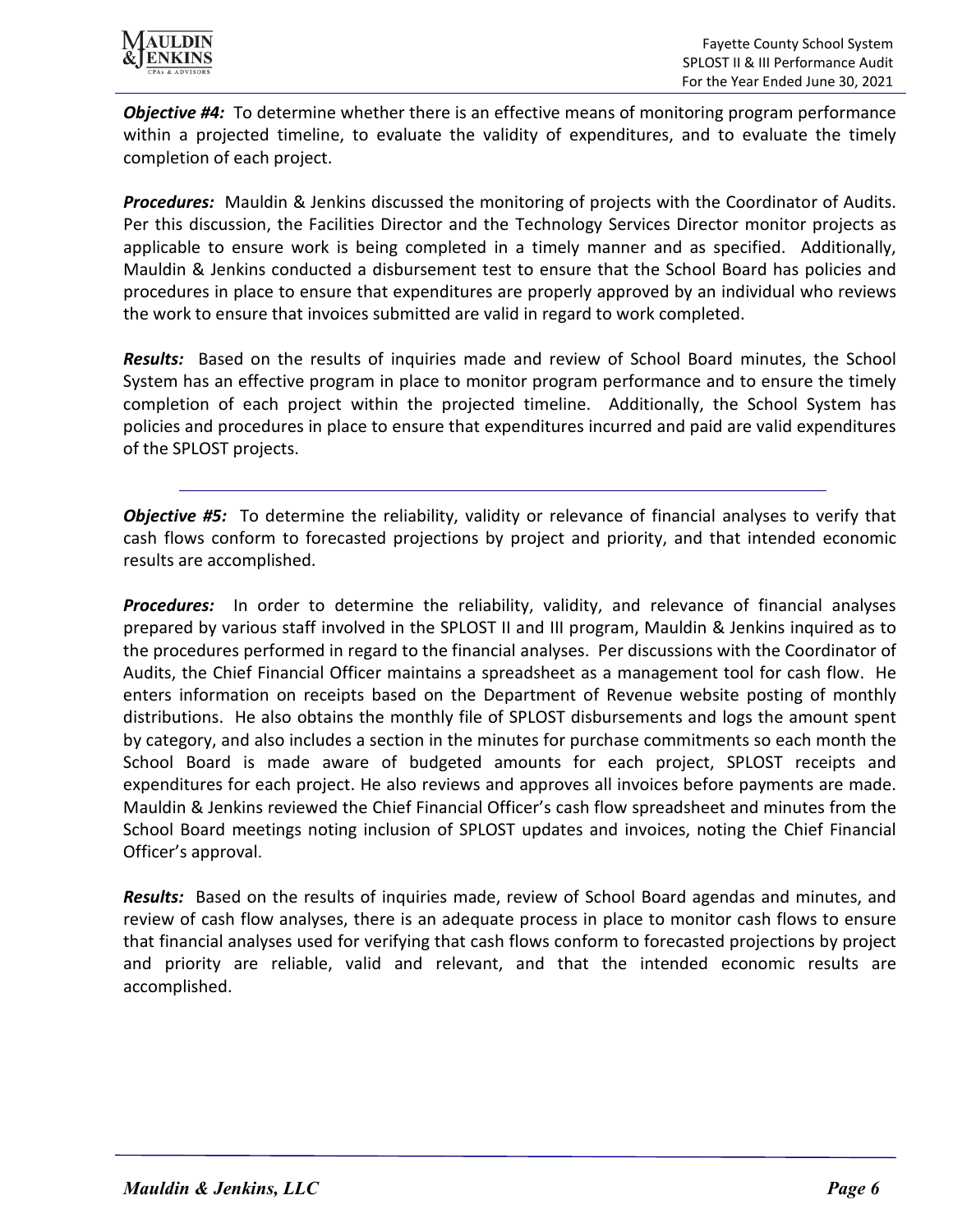

*Objective #6:* To determine whether effective procedures exist to verify that design and implementation of SPLOST projects adhere to applicable quality control standards.

*Procedures:* Mauldin & Jenkins discussed procedures in place to monitor the design and construction of SPLOST projects with the Coordinator of Audits and Purchasing and the Purchasing Agent. As part of the development of each project, the Purchasing Agents, the Facilities Director, the Technology Services Director, and the principal for each school worked together to determine the scope of each project. The Facilities Director monitors the progress of all facility-related projects. The Technology Services Director monitors technology-related projects.

*Results:* Based on the results of inquiries made and review of invoices, effective procedures are in place to verify that the design and implementation of the SPLOST projects adhere to applicable quality control standards.

*Objective #7:* To determine the effectiveness of financial controls in place to ensure that the receipt and expenditure of tax revenue funds are in compliance with applicable laws and regulations.

*Procedures:* Mauldin & Jenkins discussed financial controls in place with senior management. Mauldin & Jenkins obtained and reviewed the School Board meeting agendas and minutes for the audit period noting inclusion of a SPLOST financial update. Additionally, as described in Objective #1, Mauldin & Jenkins performed a disbursement test of expenditures.

*Results:* Based on the results of inquiries made, review of School Board agendas and minutes, and results of our disbursement test, effective financial controls are in place to ensure that the receipt and expenditure of tax revenue funds are in compliance with applicable laws and regulations.

*Objective #8:* To determine whether management of the School System is following School Board approved policies and procedures.

*Procedures:* In order to test the procurement practices of the SPLOST program, Mauldin & Jenkins obtained a copy of the School Board policy in regard to bids and procurements, and held discussions with senior management regarding the procurement process for those contracts procured during the fiscal year. We then reviewed the procurement process and related documents, denoting evidence that School Board procurement policies and procedures were followed for all projects procured during the audit period.

*Results:* Based on discussions with senior management, review of School Board policy, and review of procurement documents, Mauldin & Jenkins ascertained that School Board policy is being followed for contracts procured for SPLOST projects.